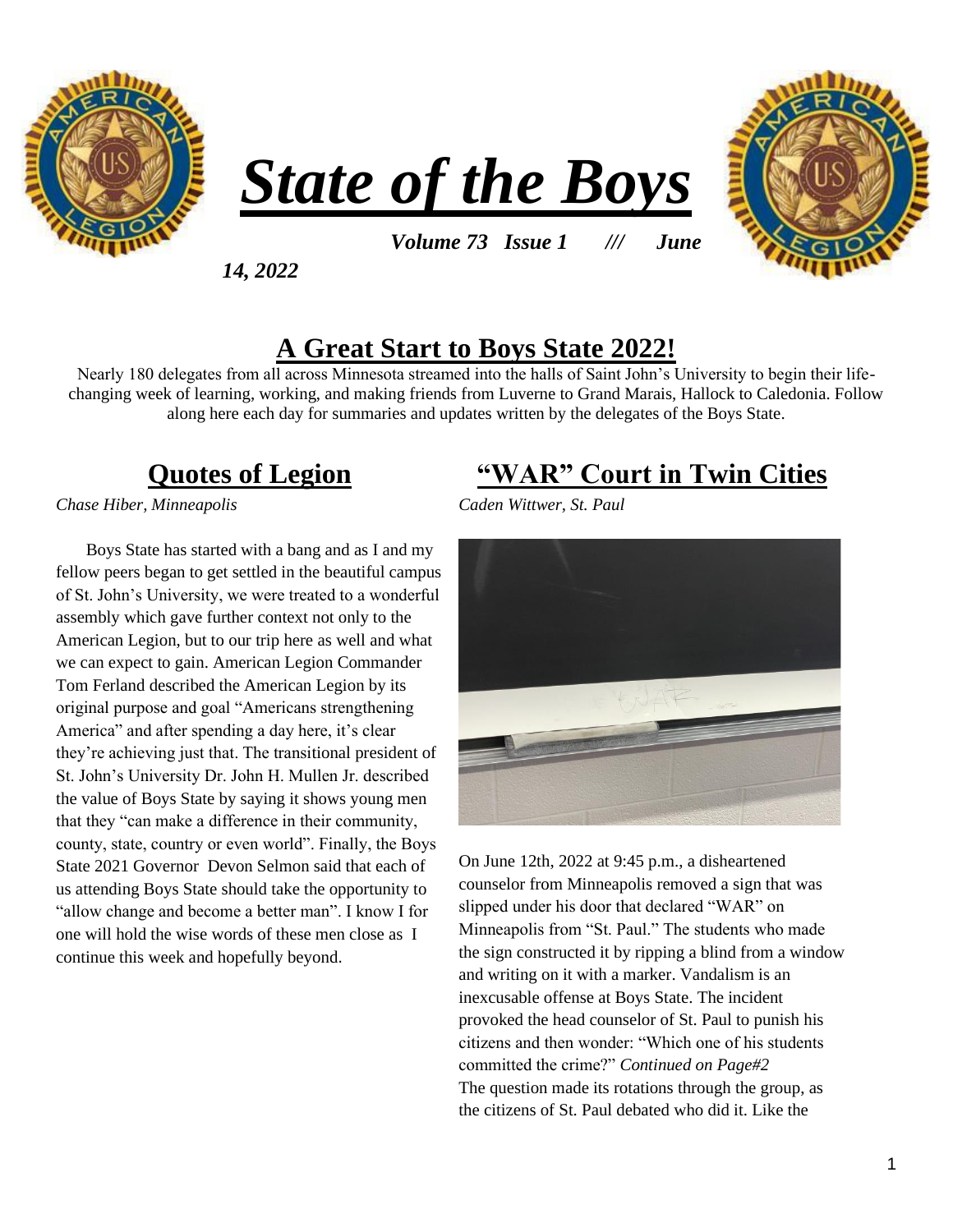

counselor of St. Paul, many believed that the culprit sat beside themselves. However, some believed that this story was too simple; could the city of St. Paul have been set up?

On June 13th, a student came forward with video evidence of the offender. The video proved that the perpetrator was not a citizen of St. Paul, but rather, the student belonged to Winona. The current motive is unknown. The video evidence provides a strong lead regarding the identity of the malefactor, but the true identity is still under investigation. The property was cleaned and replaced with no loss to St. John's University.

## **The Rochester Journey Begins**

*George Peltier, Rochester*

 The first day was all about acclimating to life at Boys State. We bonded with our cities, learned parliamentary procedures, and had city meetings. I am part of the City of Rochester. Our city immediately bonded with one another. We made a group chat to announce our campaigns and communicate amongst ourselves. We have high involvement from a lot of people in our city. Monday, Day 2, will be our city elections and the delegates in Rochester have been campaigning all night and handing out signs to try to garner votes. Rochester individuals that were gunning for office spent most of their campaign time speaking with other Rochestians about why they are fit for their desired positions rather than making campaign posters. More on officer election results tomorrow. There are already sworn rival cities. Rochester and Duluth dislike each other with a fiery passion. They are sister cities, which means that they are in the same county so they will be working together later in the week. Multiple "Rochester" chats have come about in assembly but there has never been a Duluth response. They have proven that their city morale is quite low relative to Rochester's. The sister cities also share brother counselors. Knute and Gunnar are brothers and are vying to win athletic competitions and quizzes throughout the week. Go Rochester!



#### **Duluth Campaigning Off to a Bang!**

*Austin Clennon, Duluth*

 When people say that Boys State goes by fast, they certainly aren't kidding. Having arrived just yesterday, the delegates of Duluth are already hard at work building their campaigns for tonight's city elections. These candidates have been hustling around making some great first impressions and establishing connections with their peers. Though nobody knows for sure who will win these elections, I think it's safe to say that the great city of Duluth is in good hands.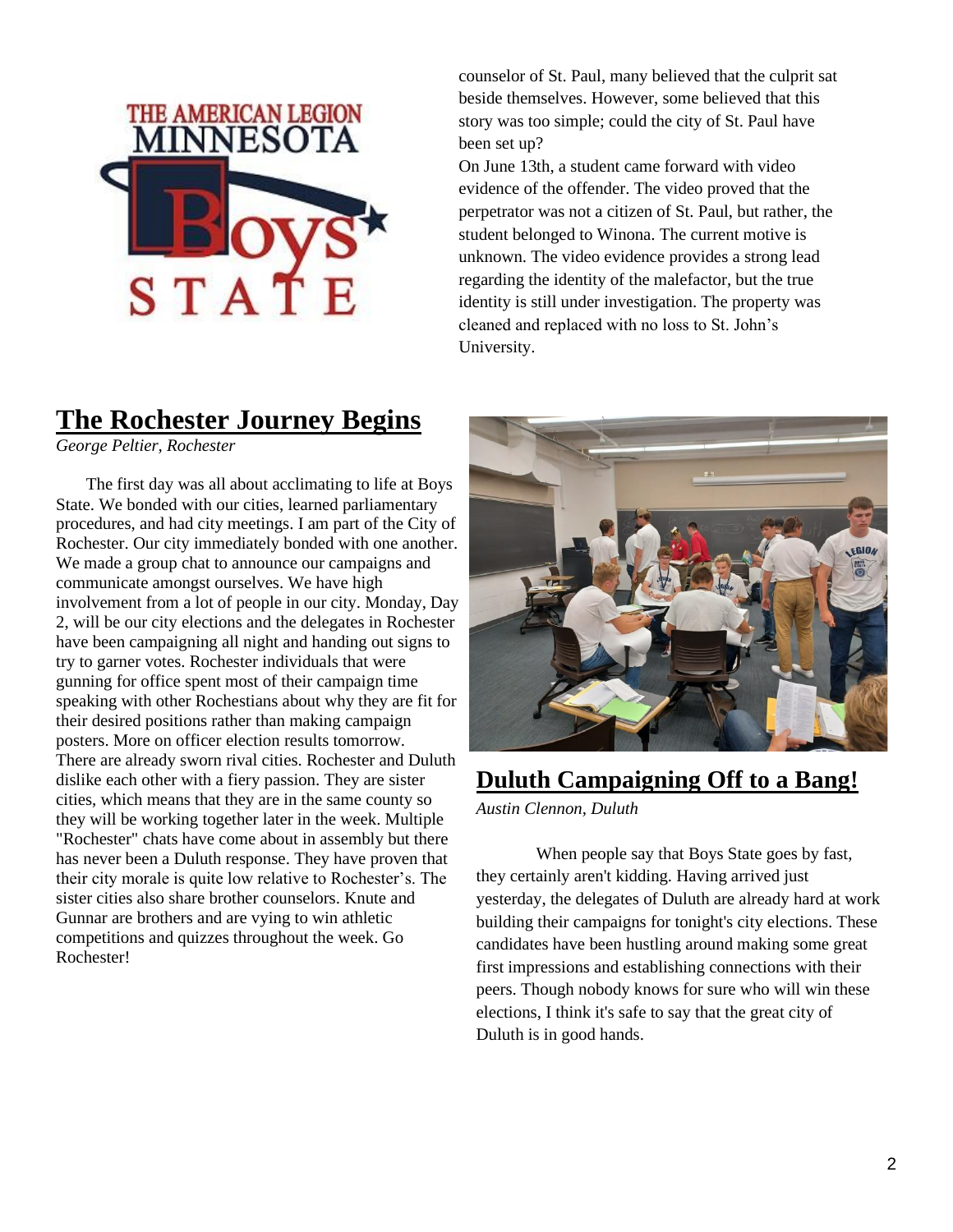## **Always Witnessing Splendor**

*Ryan Engstler, St. Cloud*

 Saint John's University dining room facilities provide a myriad of opportunities. Nutritional meals and time to unwind are brief, encouraging purposeful intentions in getting through meal time. Most of the Boys State members eat with fellow members of their assigned city (not the same as their city of origin). A plethora of protein, fruits, and grains are readily available. The campus soft serve machine is in high demand, even during breakfast! A noticeable buzz surrounding the dining room revolves around the city-wide elections. Elevated energy levels hope to encourage fellow constituents' support. Murmurs ebb and flow at the long tables and a hopeful sentiment rises as elections near.

#### **First Boys State Elections**

*Isaac Wirth, Minneapolis*

 The City of Minneapolis, in the County of Huston, filed candidates for our next five city council members, our mayor, and city clerk, as well as our treasurer. At this point in the race, it looks as if it will be a close call between mayoral candidates Isaac Israel and Matthew Foley. While Chase Hiber lags behind, following his most recent campaign speech he may have swayed some voters his way. Israel is currently the temporary county clerk who has been working with all candidates to file them to formally run for office.

The office of the mayor is the most sought after within the city offices. However, the city could not function without the other offices. The election will take place at 6:30 pm on Monday, June 13th, 2022.

#### **Duluth Athletics: A New Dynasty?**

*Austin Clennon, Duluth*

 When you see the words "Boys State", a few things come to mind. Education, leadership, democracy. What may not come to mind is the highly competitive atmosphere surrounding the athletics program. The sports here at Boys State add a whole new level of friendly competition and rivalry within the camp. All six cities in the program are determined to bring home a trophy, but there may be an early favorite to win it all. Duluth's newly elected Athletic Director Will Spargo is promising the city not one, not two, but all three championships in 2022. With the assistance of team captains Noah Spessard (Volleyball), Jack Westman (Softball), and Andrew "AJ" McCleery (Basketball), Will is confident he can bring the first Triple Crown since 2016 to Duluth.

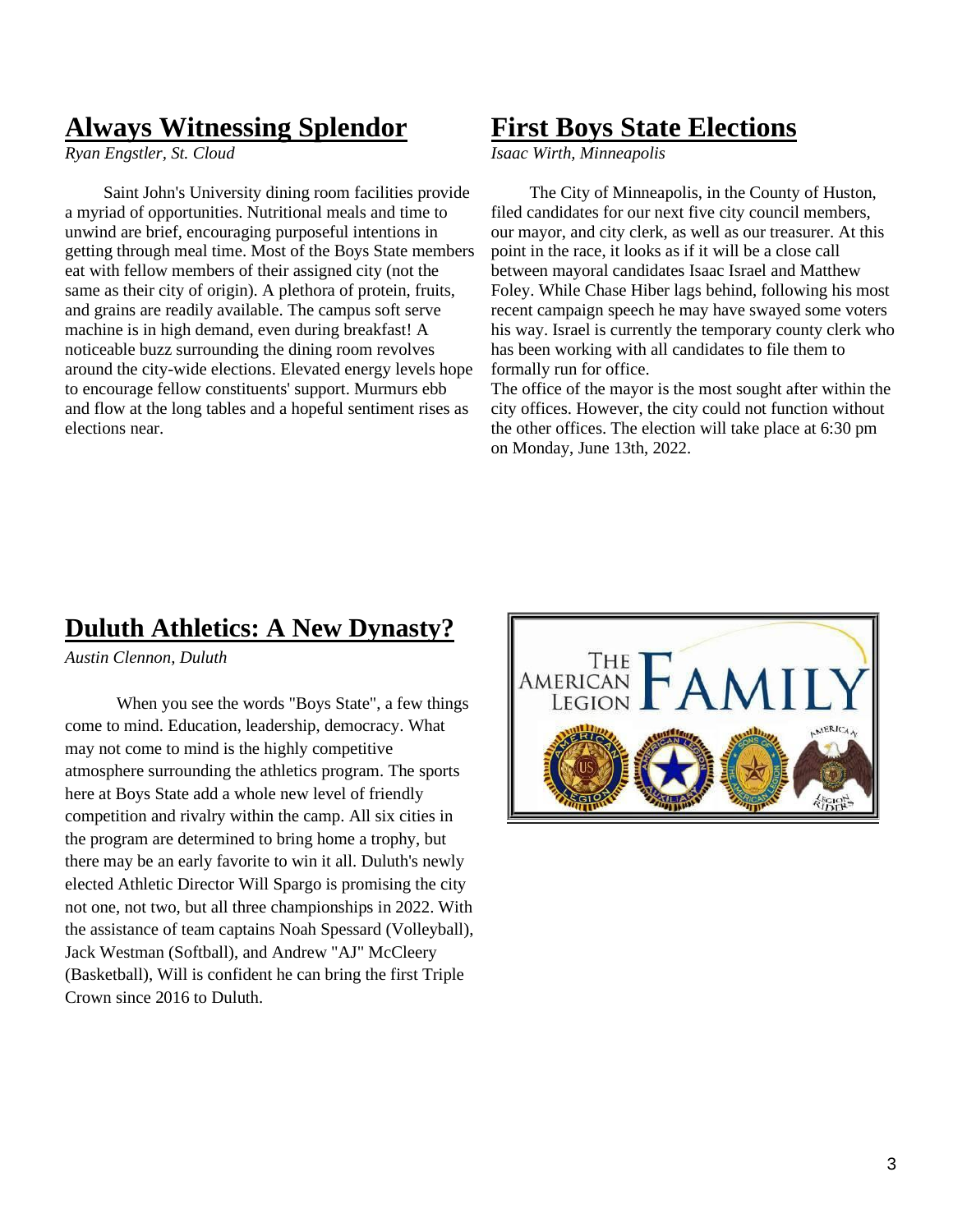

tomorrow." The aspiring politicians also made campaigning speeches campaigning speeches

## **On the Campaign Trail**

It's only Day 1, but political tensions are already high at Boys State! St. Cloud's young politicians are off to the races, competing for positions in the city's governing body. Most intense is the race for the Mayor; the chair of all city assemblies and the person with the most power in the city's government. But students aren't just competing for mayor. Almost 10 students—the most out of any group—are campaigning for one of five spots on the City Council, which coordinates and directs city activities with the Mayor.

To campaign, all students are creating advertisements and posters on both paper and



blackboards. A lot of these posters include clever catch-phrases like Ben Bugbee's "Putting progress before politics," Ted Burnes's "Enough said, vote for Ted,"

today, trying to use the power of rhetoric to sway the vote in their favor. The elections are occurring very shortly, and we will be sure to keep you updated!

## **Warm Welcomes and Encouraging Words**

*Vincent Martin*, Winona

From the very start of the Boys State Journey, Winona has been making strong strides towards success. After taking some time to get to know one another, these Boys Staters are together quickly to learn from one another and their counselors.

During the evening assembly, we had the chance to hear from many experienced, high-ranking, and respected individuals. The advice that they gave will almost certainly prove to shape our experience and interactions. First, we heard from the dept commander of the Legion Dept of Minnesota. He presented a brief history of the American Legion, which promises to enhance our appreciation for the program next, Dr. Michael Hemesath, the President of Saint John's

University spoke on the ethos of the Boys State program. Finally, we received an address from the current governor, elected at the last Boys State, Devon Selmon. He provided an interesting perspective on the program through the eyes of a graduate. Winona has diligently taken the wise words of these men to heart.

## **Farts and Rafts**

*Parker Carbonneau, Winona & Matthew Foley, Minneapolis* 

As Adam Logeman took the stage, one thing was going through my head; pink pajamas. While this may seem outlandish, a bit of an explanation might be necessary. Previously, on the first night of Boys State Adam Logeman, along with his brother Isaac, led us in singing a song about wearing pink pajamas, flannel nighties or, alternatively,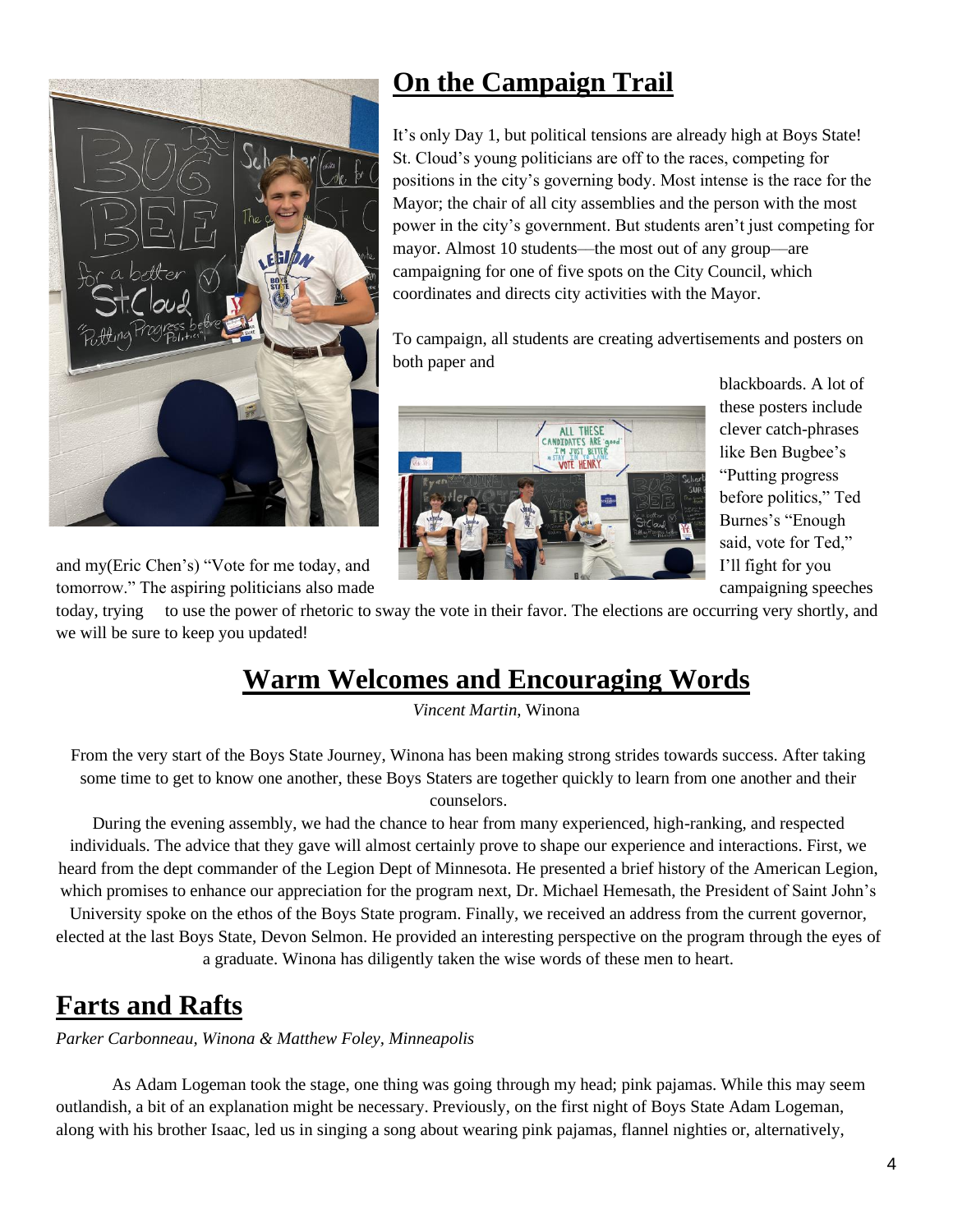nothing at all. However, after listening to Logeman talk about expectations for about an hour, I can honestly rank his speech as the best I have ever listened to. *Continue on Pages 5* 

The speech was funny, helpful, and perhaps most importantly, relatable. Logeman's personal philosophy when dealing with expectations is focus, adapt, resilience, and thankfulness, forming the anagram F.A.R.T. or R.A.F.T. depending on which way you look at it. All jokes aside though, this powerful speech touched the hearts of many audience members and is one part of this week I will not forget.

 In our everyday lives, we often avoid thinking about how to manage our expectations. Adam Logeman spoke to the Boys Staters about the importance of managing expectations, incorporating humor and anecdotes into his 45-minute address. Logeman commenced his speech by laying out the four origins of our expectations: experience, results, external sources, and ourselves. As he paced the auditorium, Logeman spelled out the unhealthy responses often brought on by unrealistic expectations.

- **Shelter in Place**: we can't deal with the expectations placed upon us, so we pretend they don't exist, burying ourselves in hours of video games or long drives instead of confronting the challenge head-on. This limits us from progressing forward in our goals.
- **Imposter Syndrome: we can't accept our successes, as we view them as undeserved. This invalidates the successes that we earned.**
- **Dunning-Kruger Effect: the opposite of imposter syndrome - we can't accept that we are wrong, so we place the blame on others instead. We tell ourselves we're going to be great either way. This halts our capability to learn and progress in life and education.**
- **Envelopment: we place our entire self-image on our success and expectations. Without these, we are nothing. This leads to unfulfillment and shame.**

Logeman then shared his RAFT plan, an acronym for the ways to manage expectations and meet goals.

- Resilience: the choice to face your expectations one more time, every time.
- **Adaptability: the ability to change how we view ourselves or the obstacles we face. Instead, we find a new way or a different path to follow.**
- **Focus: focus on the expectations you want to accomplish. You can always choose to focus on something.**
- **Thankfulness: if you look for things to be thankful for, you will find it - it is a mindset. Think actively about** *how* **you can be thankful, not when you will be.**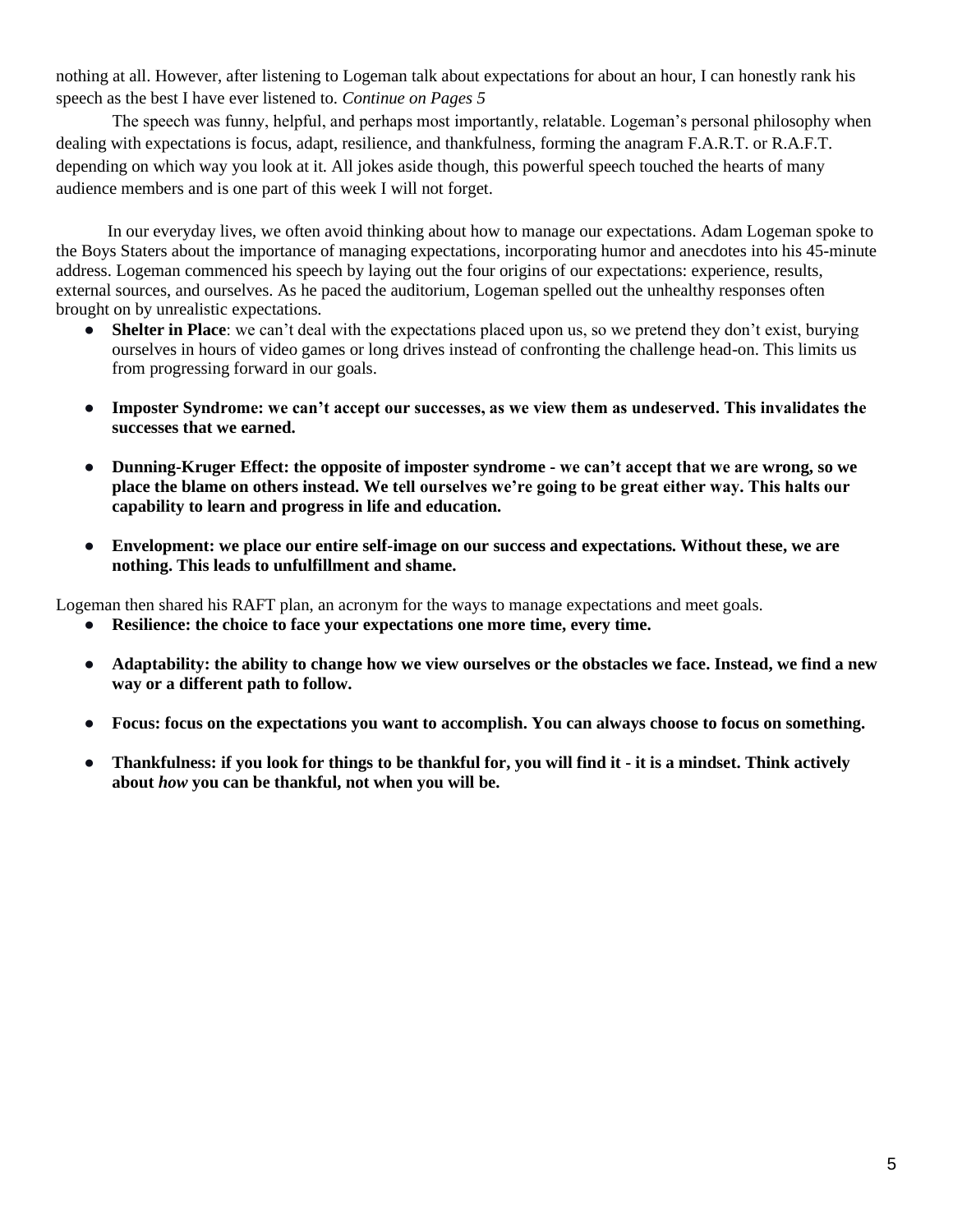## **Meet The Team**

#### *Chase Hiber*

As we kick off the news for this season I believe it's important to give a basic understanding of those of us who have decided to contribute to this paper:

#### Parker Carbonneau

#### From Luverne MN

He joined our team because he's always enjoyed writing. He wants to get in as much as possible here at Boys State to live up his experience as much as possible.

He would like to thank the Luverne Legion Post 123 for bringing him here and allowing him to take in this once in a lifetime experience.

#### Isaac Wirth

From Kerkhoven MN

He joined our team because he wanted to be involved in a wide range of things here at Boys State. He's very interested in writing and controlling the narrative of the paper.

He would like to thank his family for supporting him and allowing him to go on this trip.

#### Matthew Foley

From Eagan

He joined our team because he is the editor of his school's newspaper and he loves to write. He also wished to benefit from the experience of working on a separate newspaper. He'd like to thank the St. Louis Legion Post for sponsoring his trip. He would also like to thank Mr. Werle for showing this incredible experience to him, guiding and offering support along the whole way.

And more coming later this week